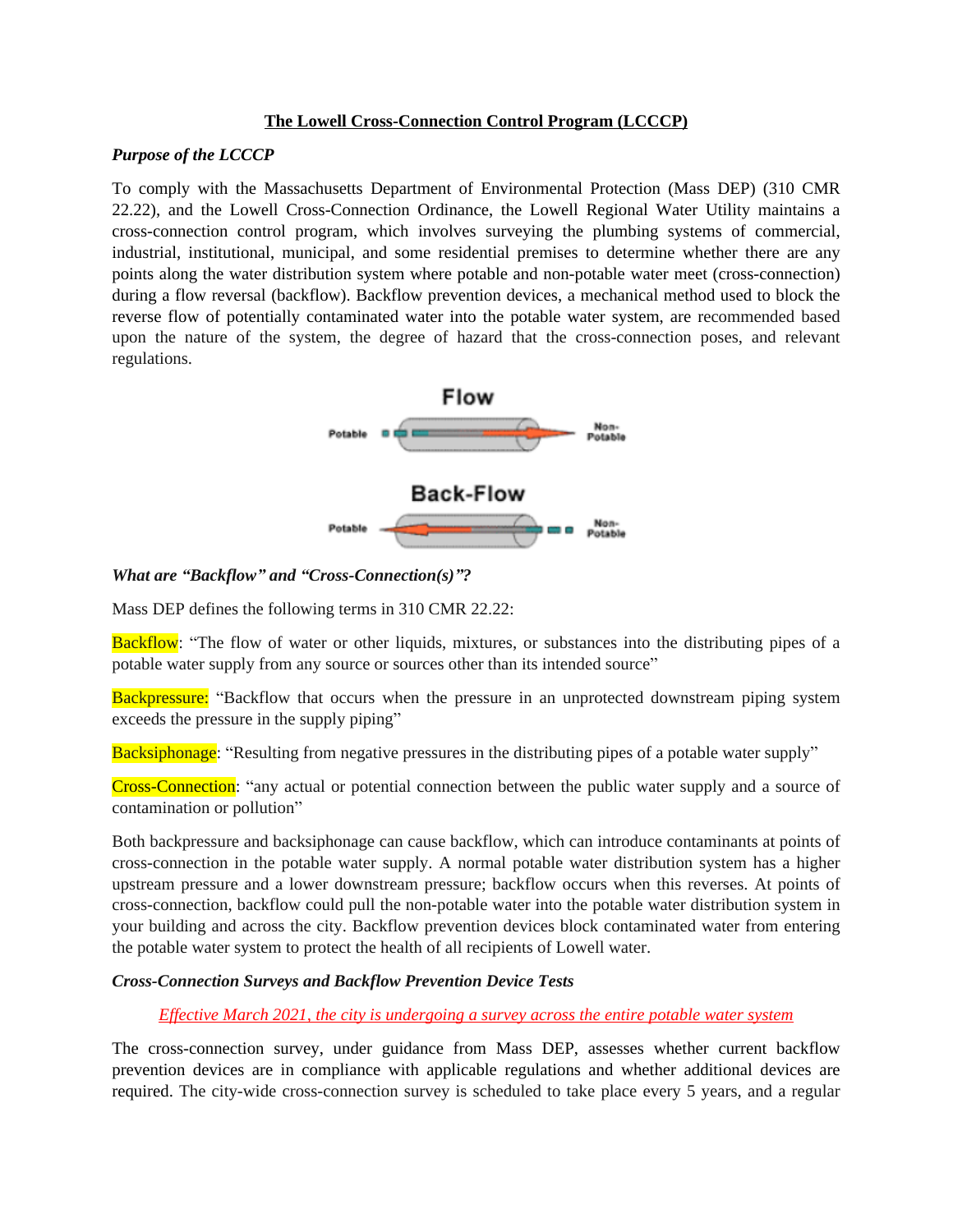cross-connection survey must be conducted at any facility which has undergone renovations to the plumbing system, a change of use, or is newly constructed.

Routine, initial, and re-testing of backflow prevention devices ensures that the actual devices are working properly. The cross-connection survey covers the regulations, and the backflow prevention device test covers the operation and mechanics of the device. A survey with a "pass" result indicates that your device is appropriate for the degree of hazard which it protects, but the device itself may not be functioning properly. Only a "pass" for both your survey and your test(s) indicates that your facility is in compliance with applicable regulations.

# *Interpreting Survey Notices*

You will see devices listed under "Device Needed" on your survey report if you need to install any devices. This column will include 1 or more of the following acronyms (please note that the devices in the photos are not officially endorsed by the LCCCP and are just to provide a visual example of the style of device):



# DCVA: Double Check Valve Assembly

RPZ: Reduced Pressure Zone

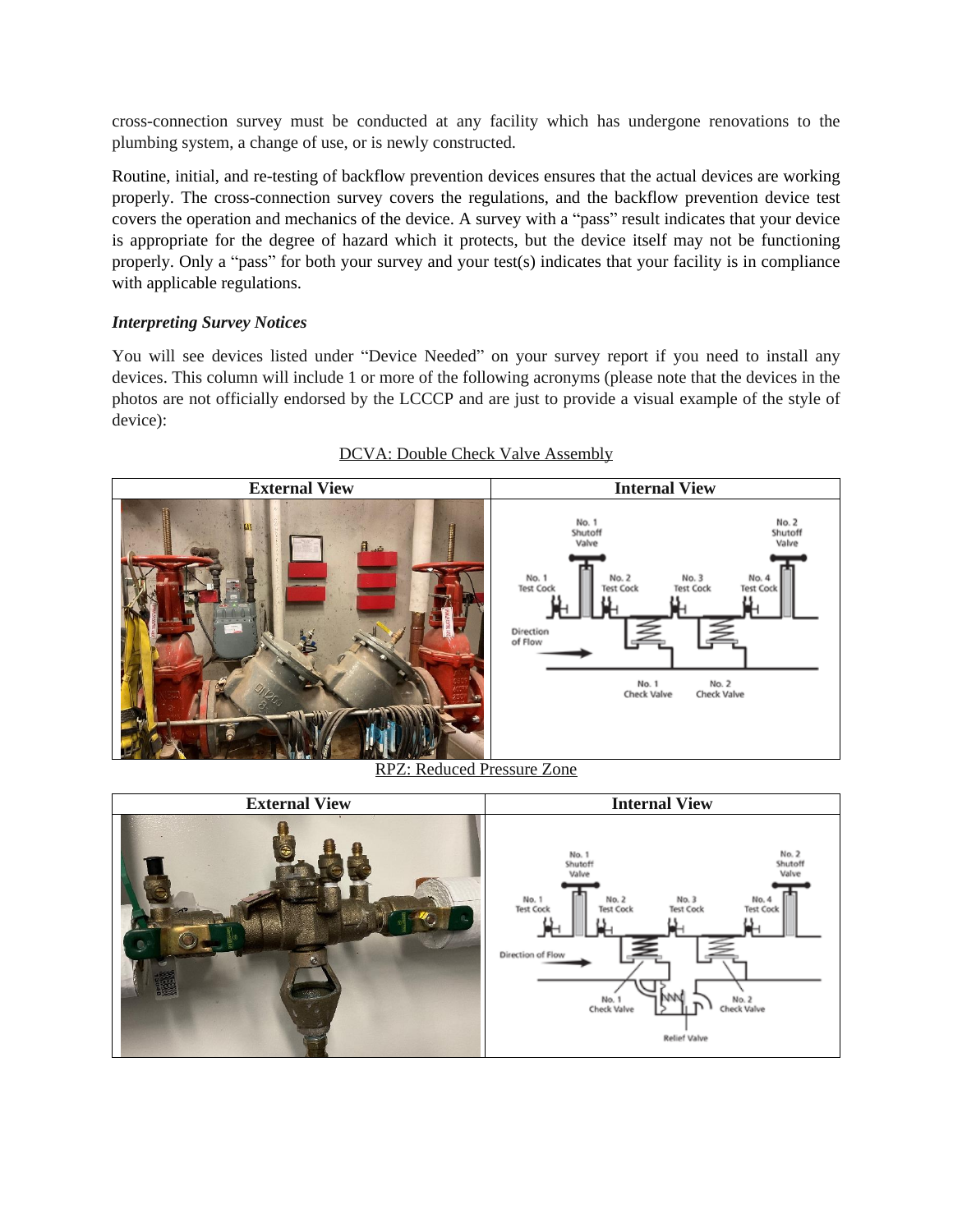# PVB: Pressure Vacuum Breaker



RVB: Spill-resistant Vacuum Breaker